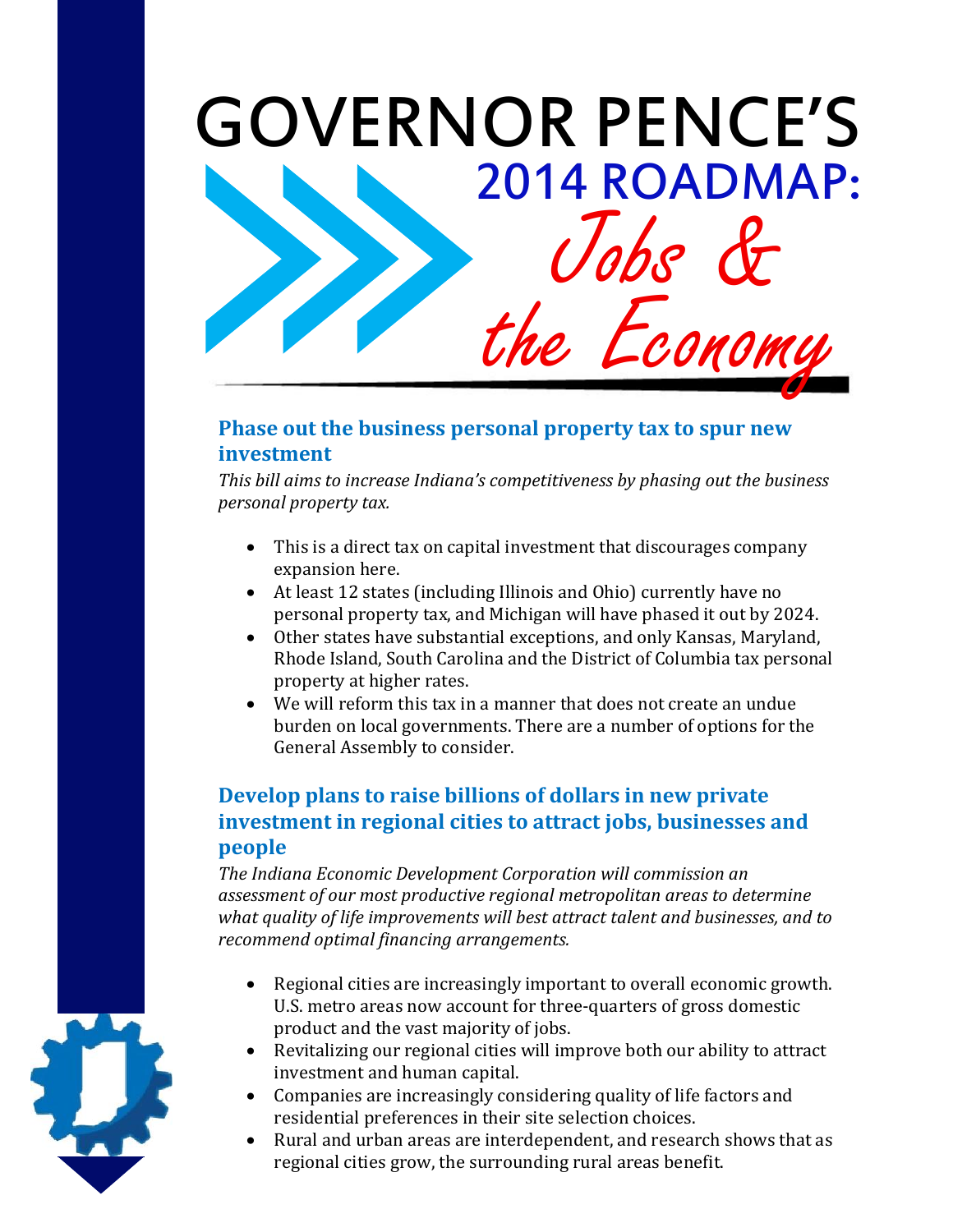

### **Work with private partners to create a talent initiative to attract entrepreneurs**

*The Governor is calling on private sector leaders to form and fund an initiative that recruits entrepreneurs to Indiana.* 

- Human capital is necessary for economic growth, and research estimates that for every innovation job, five additional positions are created throughout the economy.
- $\bullet$  Indiana ranks 43<sup>rd</sup> in percentage of our adult population with college degrees.
- A 2012 Battelle study found a direct link between Indiana's need for more professional talent and our lagging personal income levels.

### **Promote entrepreneurship by making it easier for new businesses to raise capital**

*Businesses or individuals who qualify for a federal securities exemption should be exempt under state law as well. The Governor's office will also work to allow Indiana businesses to sell securities over the internet to residents, and to make the venture capital tax credit transferable.*

- From 2003-2008, firms that started small and grew to more than 50 employees were responsible for all net new jobs in Indiana.
- From 1996-2012, Indiana ranks 37th on the Kauffman Foundation's Entrepreneurial Activity Index.
- The cost and fees to engage in a private placement of securities under existing state laws is prohibitive for many small businesses and entrepreneurs, often costing at least \$15,000 to \$20,000.
- Allowing crowd funding increases the number of potential investors for new business.

#### **Increase the speed of business through one-stop permitting**

*The Department of Workforce Development and Department of Revenue will coordinate with the Secretary of State's Office to use the online business portal to provide individuals and businesses with a single point of contact for submitting applications, documents, and payments.*

- From 2009-2012, Indiana averaged 37,219 new annual business filings.
- This proposal simplifies the process of starting a business, saving business owners time and money that can be reinvested into their companies.
- A similar proposal in another state was found to reduce the business registration process an average of 18 days.

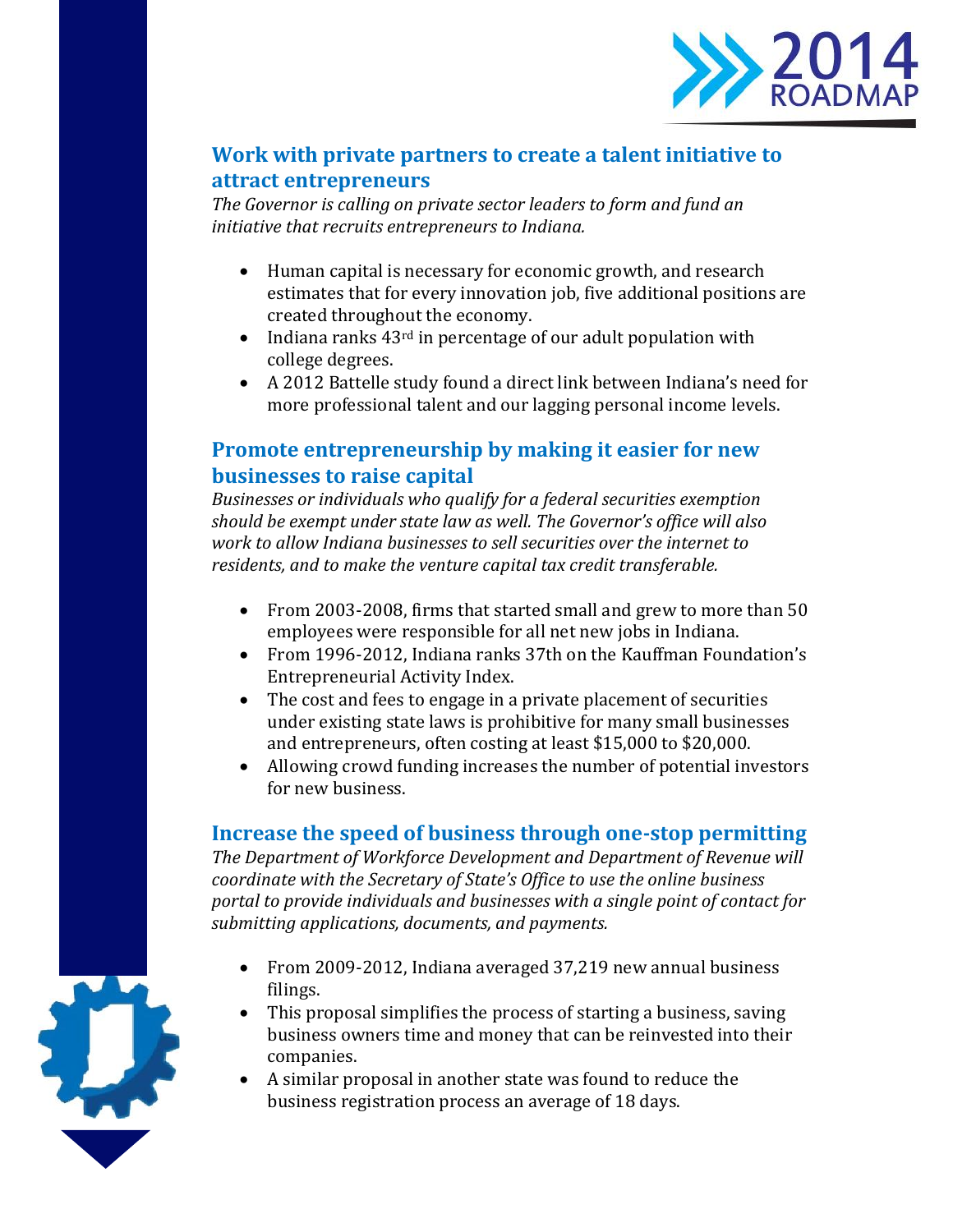

## **Increase freedom among Indiana employers by eliminating red tape and unnecessary licensing requirements**

*This legislation preempts burdensome licensing regulation and changes the name of the Regulated Occupations Evaluation Committee to the Jobs Creation Committee, as well as modifies its composition and responsibilities.* 

- Since 2004, the number of licenses required in Indiana has increased 38 percent, and more than 152 professions now require a license, permit, or certification to practice.
- This growth in red tape and credentialing decreases individual's economic mobility, and also increases the cost to individual consumers.
- Since Governor Pence instituted a regulatory moratorium and review process, new regulations in Indiana are down by 52 percent as compared to 2012.

## **Invest \$400 million in the next era of highway expansion to keep freight and people moving in Indiana**

*Making available the existing funds from the Major Moves 2020 fund for major highway expansion will enhance our ability to move goods and people throughout the state.*

- Indiana has nearly 1,169 miles of interstate, 5,347 miles of railways and 400 miles of navigable waterways.
- Indiana's strong manufacturing sector benefits from efficiently moving goods to market.
- The Hoosier state ranks highly in more than 30 logistics categories including,  $1^{st}$  in pass-through truck tonnage, and  $15^{th}$  in foreign and domestic shipments.

# **Fix the agricultural land productivity factor**

*The Department of Local Government Finance will be prohibited from relying solely on USDA data when calculating soil productivity, detaching Indiana from federal soil data analysis.*

- Provides predictability to farmers and ensures that their taxes will not be impacted simply because of changes at the federal level.
- Ensures that any changes to Indiana's soil factors be studied and vetted in a transparent manner, incorporating input from local stakeholders.